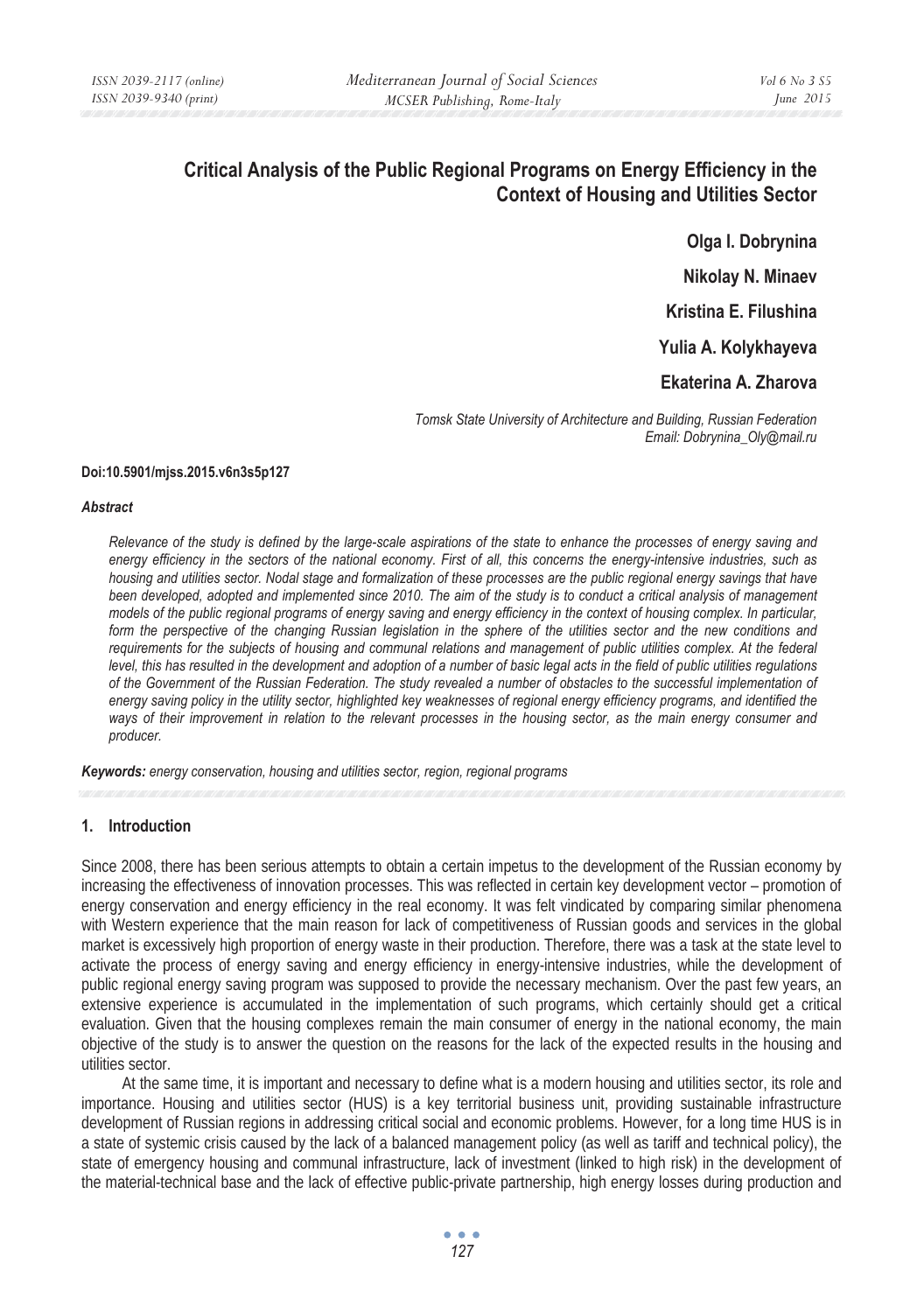transportation of utilities, and finally, the lack of clear innovation policies aimed at improving the functioning of the subjects of housing and communal relations.

Governance of the processes of implementation of the energy saving technologies and measures to improve energy efficiency in the HUS should be a priority in the documents of regional development of energy saving. Thus, the following objectives are defined for this study: evaluation of the developed public regional energy efficiency programs and their comparison with the patterns of HUS development; allocation of disadvantages of the regional programs; identify areas of improvement.

## **2. Technologies and Measures Over Energy Efficiency**

The problems of resource and energy efficiency in the framework of national economy are extensively studied by Aslanyan and Solovyanov (1998), Boxes (1974), Breeden (2007), Volfberg (1999), Lewis (1986), Nurmahmatov (2006) and a number of other scholars. The economic content of the process of energy saving in the HUS is reflected in the works of Chernyshev (2010), Titov (2008), Uvarov and Stavtsev (2009). Research of Asaul, et al. (2005) and Bessonova (2012) is focused on the problems of economic and technological nature. Despite the fact that energy conservation and energy efficiency has attracted the attention of a large number of scientists over the recent years, it is impossible to allocate significant research dedicated to the issues of assessing the effectiveness of public regional energy efficiency programs and energy efficiency in the context HUS, thus, leaving this particular aspect unexplored.

The methodological basis of the study forms the institutional concept, the choice of which is due to the necessity of formulating and solving problems of ordering the energy saving management processes in the HUS complex. The study uses the principles and methods of subject-logical and structural-functional analysis, statistical processing of raw data and results. Evidence base are the official statistics and other domestic and foreign documents, conference materials, domestic and foreign publications, as well as the results of the scientific research project, conducted under the financial support of the grant RHF "Management models of energy saving in housing and communal complexes and the development of scenarios of innovative development of housing and utilities sector of the Siberian city", № 10-02-64201a/T, as well as the actualization of a series of previously obtained scientific results.

Critical analysis of the public regional programs of energy conservation and energy efficiency in the context of HUS complex revealed the following: firstly, there are major discrepancies in the typology of regional programs being developed (see Table 1). That is, there is no uniformity in the status of such documents.

| Program type    | Number of subject of the Russian Federation |  |
|-----------------|---------------------------------------------|--|
| Long-term       | 27                                          |  |
| Complex         |                                             |  |
| Target          |                                             |  |
| Regional        |                                             |  |
| Republican      | 15                                          |  |
| Krai            |                                             |  |
| Oblast          | 17                                          |  |
| State           |                                             |  |
| <b>District</b> |                                             |  |
| Other           |                                             |  |

**Table 1.** Distribution of subjects of the Russian Federation by the types of energy saving and energy efficiency programs

Moreover, as developers perform a variety of subjects (e.g. ministries, departments, offices and special committees, as well as various kinds of partnerships and societies, educational institutions). There are a number of programs with the developers not being listed at all, as well as programs in the development of which there is a complex interaction of actors.

Secondly, as certain regularity, we shall note that the implementation of all processes and activities related to energy conservation are focused in two main areas: firstly, energy efficiency in system of the national economy, which will enable to increase the competitiveness of domestic products. Since the share of material costs in the cost structure is generally being at the level of 60-70% and above, and the cost of fuel and energy takes about the same parameters in the cost structure, it is obviously necessary to minimize the costs associated with energy consumption in order to increase the competitiveness of national industrial products. Secondly, increase in the level and quality of life. Today, the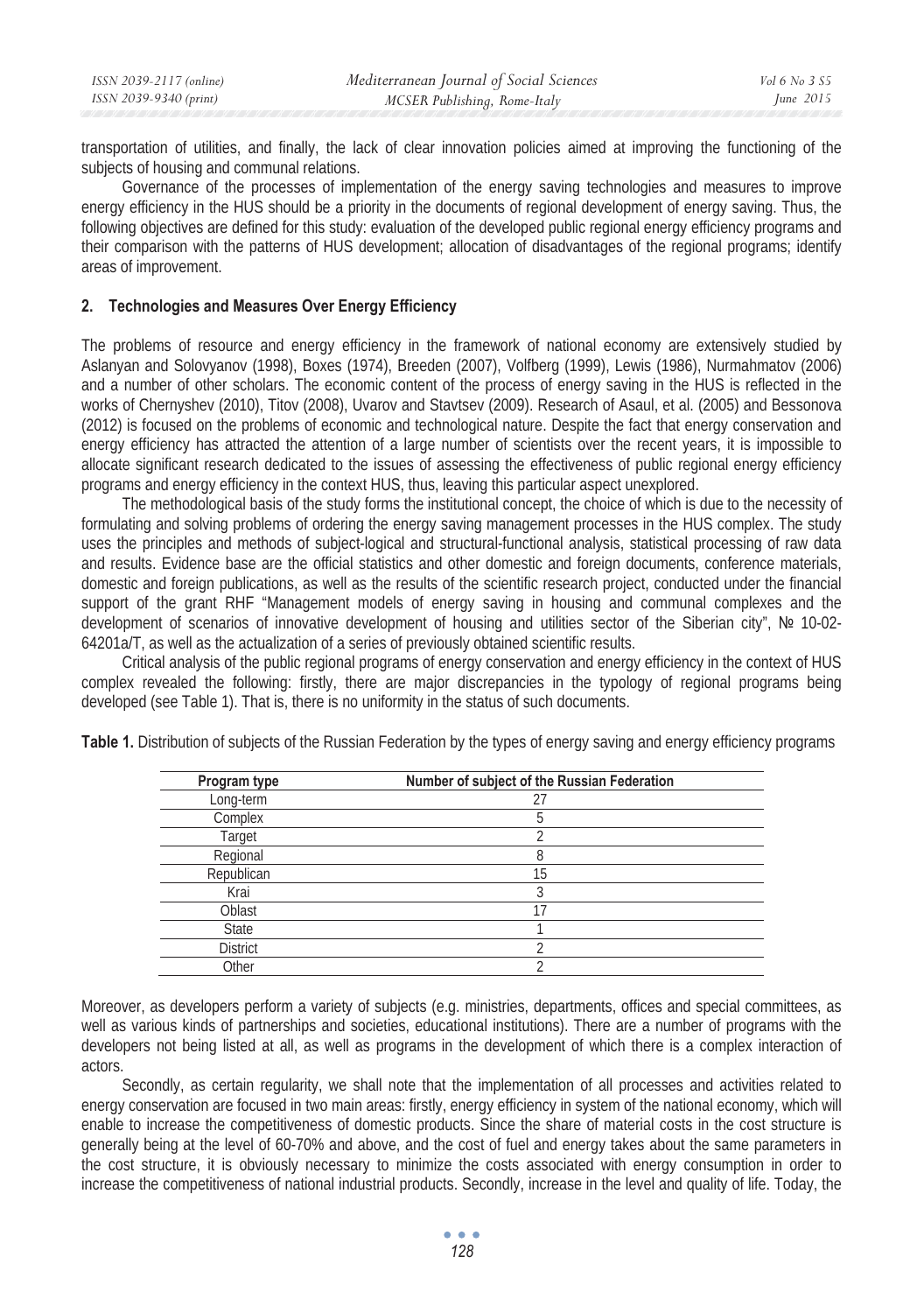| ISSN 2039-2117 (online) | Mediterranean Journal of Social Sciences | Vol 6 No. 3 S5 |
|-------------------------|------------------------------------------|----------------|
| ISSN 2039-9340 (print)  | MCSER Publishing, Rome-Italy             | June $2015$    |
|                         |                                          |                |

main consumer of energy among all sectors of the national economy is the HUS. It accounts for about a quarter of all energy consumed. And, accordingly, reducing energy consumption, thereby reduces the cost of housing and communal services, which ultimately improves the level and quality of life, exempt certain funds that people can spend on more useful things (Filyushina et al., 2014). This direction is one of the main priorities for the development of the national economy of the Russian Federation and without the implementation of these activities it is impossible to achieve the effects that are found in programs of social and economic development.

Thirdly, the amount of funding of the energy efficiency programs vary significantly by region. Research results suggest that the volumes of funds, which are designated in these programs, are insufficiently justified because the real need for the introduction of resource-saving technologies is much higher. There is a tendency to the fact that funding for these programs is carried out on the "leftovers" manner, therefore, in most regions the energy saving program are not funded in full. In addition, there is no comparable financing programs across the regions (see Table 2).

**Table 2.** The volume of funding the regional energy saving and energy efficiency programs

| <b>Regions of Russia</b>            | Financial support of the<br>program, bln. rubles | Population, thous.<br>pers. | Program financing, mln.<br>rubles per person |  |  |
|-------------------------------------|--------------------------------------------------|-----------------------------|----------------------------------------------|--|--|
| <b>Central Federal District</b>     |                                                  |                             |                                              |  |  |
| Belgorod region                     | 6.62                                             | 1547.9                      | 4.28                                         |  |  |
| Bryansk region                      | 4.46                                             | 1232.94                     | 3.62                                         |  |  |
| Vladimir region                     | 3.33                                             | 1405.61                     | 2.37                                         |  |  |
| Voronezh region                     | 23.58                                            | 2331.14                     | 10.12                                        |  |  |
| Ivanovo region                      | 0.36                                             | 1036.90                     | 0.35                                         |  |  |
| Kaluga region                       | 14.21                                            | 1010.48                     | 14.06                                        |  |  |
| Kostroma region                     | 12.72                                            | 654.39                      | 19.44                                        |  |  |
| Kursk region                        | 32.48                                            | 1117.37                     | 29.07                                        |  |  |
| Lipetsk region                      | 0.97                                             | 1157.86                     | 0.84                                         |  |  |
| Moscow                              | 219.74                                           | 12197.59                    | 18.02                                        |  |  |
| Moscow region                       | 330.52                                           | 7231.07                     | 45.71                                        |  |  |
| Oryol Region                        | 18.15                                            | 765.23                      | 23.72                                        |  |  |
| Ryazan region                       | 2.21                                             | 1135.44                     | 1.95                                         |  |  |
| Smolensk region                     | 14.02                                            | 964.79                      | 14.53                                        |  |  |
| <b>Tambov Region</b>                | 15.58                                            | 1062.42                     | 14.66                                        |  |  |
| Tver region                         | 3.68                                             | 1315.07                     | 2.80                                         |  |  |
| Tula region                         | 42.99                                            | 1513.57                     | 28.40                                        |  |  |
| Yaroslavl region                    | 11.28                                            | 1271.63                     | 8.87                                         |  |  |
| <b>Southern Federal District</b>    |                                                  |                             |                                              |  |  |
| Republic of Adygea                  | 2.34                                             | 449.17                      | 5.21                                         |  |  |
| Astrakhan region                    | 13.52                                            | 1021.29                     | 13.24                                        |  |  |
| Volgograd region                    | 160.98                                           | 2557.39                     | 62.95                                        |  |  |
| Republic of Kalmykia                | 0.45                                             | 280.56                      | 1.60                                         |  |  |
| Krasnodar Krai                      | 168.71                                           | 5453.33                     | 30.94                                        |  |  |
| Rostov region                       | 24.4                                             | 4242.08                     | 5.75                                         |  |  |
| Northwestern Federal District       |                                                  |                             |                                              |  |  |
| Arkhangelsk region                  | 13.8                                             | 1183.32                     | 11.66                                        |  |  |
| Vologda region                      | 57.72                                            | 1191.01                     | 48.46                                        |  |  |
| Kaliningrad region                  | 11.08                                            | 968.94                      | 11.44                                        |  |  |
| The Republic of Karelia             | 13.02                                            | 632.53                      | 20.58                                        |  |  |
| Komi Republic                       | 7.50                                             | 864.42                      | 8.68                                         |  |  |
| Leningrad region                    | 14.32                                            | 1775.54                     | 8.07                                         |  |  |
| Murmansk region                     | 4.7                                              | 766.28                      | 6.13                                         |  |  |
| Nenets Autonomous Okrug             | 146.47                                           | 43.37                       | 3377.22                                      |  |  |
| Novgorod region                     | 2.73                                             | 618.70                      | 4.41                                         |  |  |
| Pskov region                        | 2.66                                             | 651.10                      | 4.09                                         |  |  |
| St. Petersburg                      | $\equiv$                                         | 5191.69                     | $\mathcal{L}$                                |  |  |
| <b>Far Eastern Federal District</b> |                                                  |                             |                                              |  |  |
| Amur region                         | 9.37                                             | 809.87                      | 11.57                                        |  |  |
| Jewish Autonomous Region            | 0.26                                             | 168.37                      | 1.54                                         |  |  |
| Kamchatka Krai                      | 0.13                                             | 317.27                      | 0.41                                         |  |  |
| Magadan region                      | 0.43                                             | 148.07                      | 2.90                                         |  |  |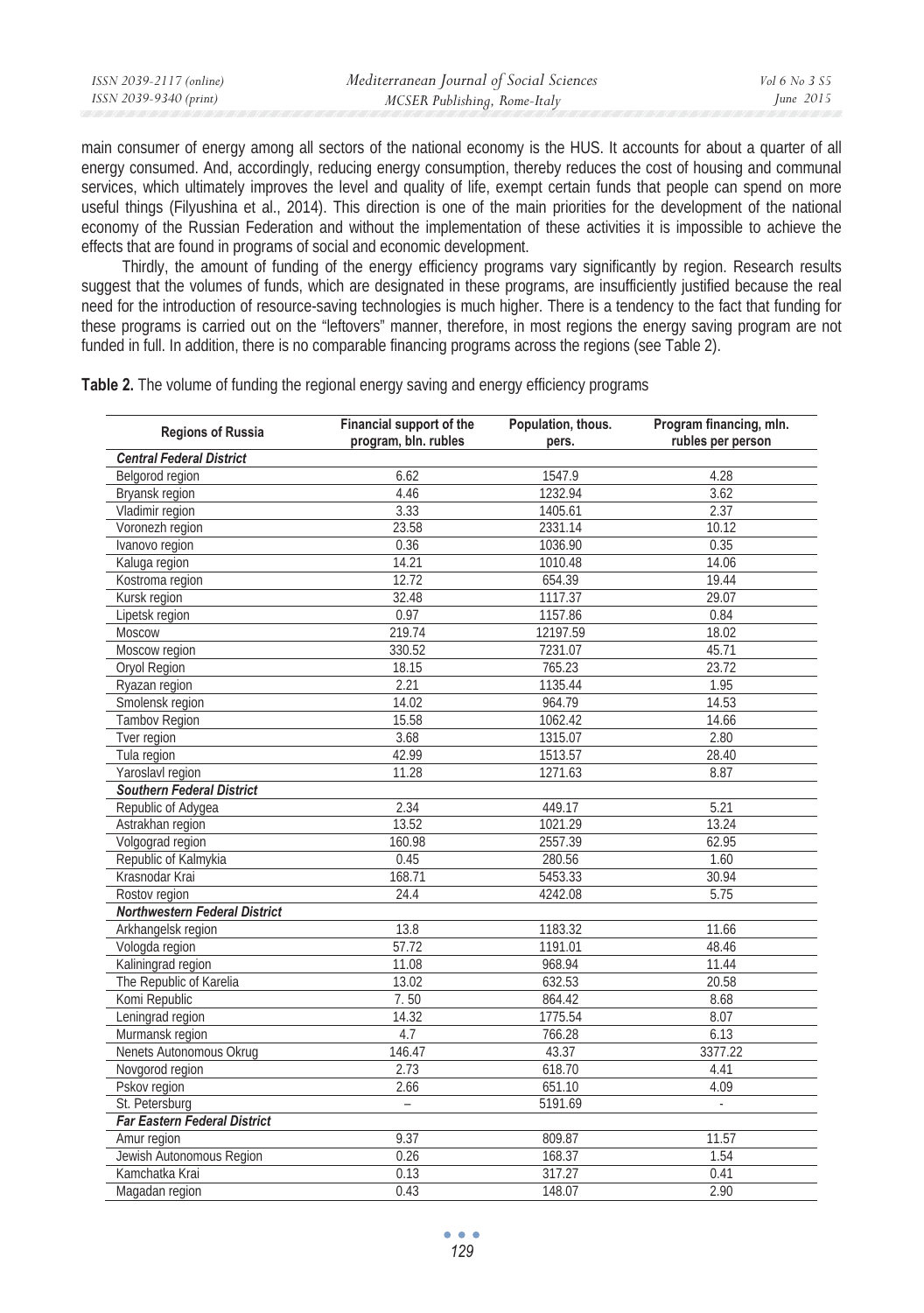*Mediterranean Journal of Social Sciences MCSER Publishing, Rome-Italy* 

| Primorsky Krai                                               | 11.27          | 1933.31           | 5.83           |
|--------------------------------------------------------------|----------------|-------------------|----------------|
| Republic of Sakha (Yakutia)                                  | 29.655         | 956.89            | 30.99          |
| Sakhalin Region                                              | 3.47           | 488.39            | 7.10           |
| Khabarovsk Krai                                              | 1.92           | 1338.31           | 1.43           |
| Chukotka Autonomous District                                 | 0.52           | 50.54             | 10.29          |
| <b>Siberian Federal District</b>                             |                |                   |                |
| Republic of Altai                                            | 4.18           | 213.70            | 19.56          |
| Altaiskii krai                                               | 5.78           | 2384.81           | 2.42           |
| Republic of Buryatia                                         | 9.7            | 978.49            | 9.91           |
| Trans-Baikal Krai                                            | 1.31           | 1087.45           | 1.20           |
| Irkutsk region                                               | 1.94           | 2414.91           | 0.80           |
| Kemerovo region                                              | 57.99          | 2724.99           | 21.28          |
| Krasnoyarsk Krai                                             | 2.06           | 2858.77           | 0.72           |
| Novosibirsk region                                           | 1.84           | 2746.82           | 0.67           |
| Omsk region                                                  | 0.43           | 1978.18           | 0.22           |
| Tomsk region                                                 | 214.38         | 1074.45           | 199.53         |
| Republic of Tyva                                             | 1.34           | 313.77            | 4.27           |
| Republic of Khakassia                                        | 1.06           | 535.79            | 1.98           |
| <b>Ural Federal District</b>                                 |                |                   |                |
| Kurgan region                                                | 5.75           | 869.81            | 6.61           |
| Sverdlovsk region                                            | 110.26         | 4327.47           | 25.48          |
| Tyumen region                                                | 105.68         | 3581.29           | 29.51          |
| Khanty-Mansi Autonomous District -                           | 114.52         | 1612.08           | 71.04          |
| Yuqra                                                        |                |                   |                |
| Chelyabinsk region                                           | 19.5           | 3497.27           | 5.58           |
| Yamal-Nenets Autonomous District                             | 146.47         | 539.97            | 271.26         |
| <b>Volga Federal District</b>                                |                |                   |                |
| Republic of Bashkortostan                                    | 82.9           | 4071.99           | 20.36          |
| Kirov region                                                 | 63.53          | 1304.35           | 48.71          |
| Republic of Mari El                                          | 4.6            | 687.44            | 6.69           |
| Republic of Mordovia                                         | 11             | 808.89            | 13.60          |
| Nizhny Novgorod region                                       | 35.81          | 3270.20           | 10.95          |
| Orenburg region                                              | 50.99          | 2001.11           | 25.48          |
| Penza region                                                 | 35.56          | 1355.62           | 26.23          |
| Perm Krai                                                    | 3.35           | 2637.03           | 1.27           |
| Samara Region                                                | 2.09           | 3212.68           | 0.65           |
| Saratov region                                               | 17.83          | 2493.02           | 7.15           |
| Republic of Tatarstan                                        | 0.23           | 3855.04           | 0.06           |
| <b>Udmurt Republic</b>                                       | 6.96           | 1517.47           | 4.59           |
| Ulyanovsk region                                             | 5.99           | 1262.55           | 4.74           |
| Republic of Chuvashia                                        | 25.18          | 1238.07           | 20.34          |
| <b>North Caucasian Federal District</b>                      |                |                   |                |
| Republic of Dagestan<br>Republic of Ingushetia               | 17.56<br>17.81 | 2990.37<br>463.89 | 5.87<br>38.39  |
|                                                              |                |                   |                |
| Kabardino-Balkar Republic<br>Republic of Karachay-Cherkessia | 2.37<br>55.86  | 860.71<br>469.06  | 2.75<br>119.09 |
| Republic of North Ossetia-Alania                             | 3.56           | 705.27            | 5.05           |
| Chechen Republic                                             | 11.02          | 1370.27           | 8.04           |
|                                                              | 4.29           | 2799.47           | 1.53           |
| Stavropol Krai                                               |                |                   |                |

**Source:** Author elaboration based on population census and program documents.

As shown in the table 2, the differences in the program financing per capita are significant and the gaps reach up to tens of times. This testifies to the unbalanced policy at the federal level, and a different attitude to the process of energy conservation at the regional level.

Fourthly, given that the main energy consumer in the national economy is the housing complex, all the energy saving programs should be coordinated with the development programs of the HUS, but this is not the case. To date, the presence of energy-saving measures in the HUS are being implemented only in 58 regions, of which 18 subjects of the Russian Federation presented the energy saving measures in the form of the development of individual subprograms, all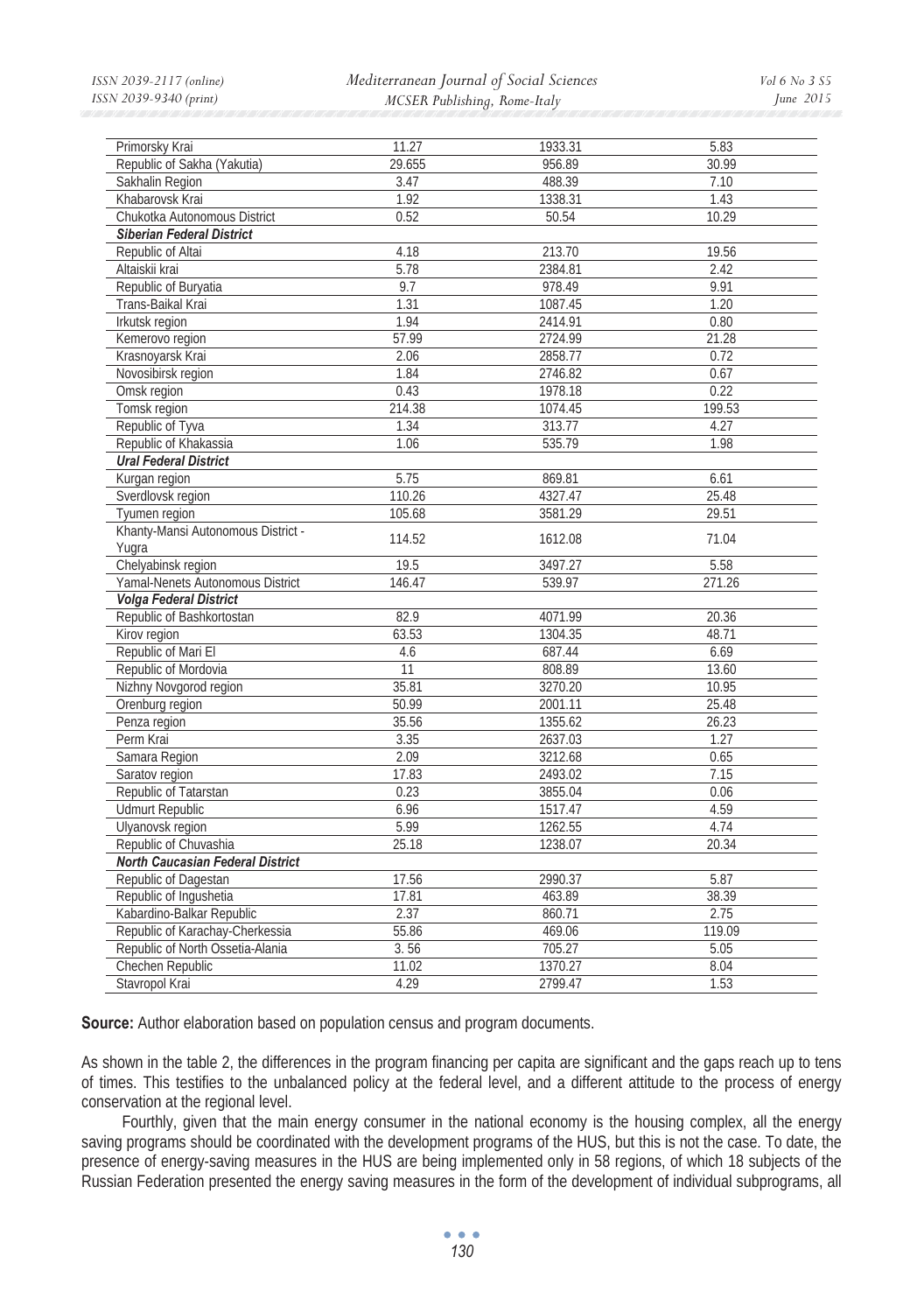| ISSN 2039-2117 (online) | Mediterranean Journal of Social Sciences | Vol 6 No 3 S5 |
|-------------------------|------------------------------------------|---------------|
| ISSN 2039-9340 (print)  | MCSER Publishing, Rome-Italy             | June $2015$   |
|                         |                                          |               |

the rest are presented as separate events. However, there are opposite examples. As a positive example we shall note that in the Trans-Baikal Krai is developed a separate program on energy saving in HUS. However, since there is no general agreement with the sectoral strategies, inevitably arises question about the quality of regional energy efficiency programs. They are characterized by the fact that at the moment there are no real, tangible effects on the reduction of energy consumption in the production structure of utility services. At the same time, there is an absolute increase in tariffs, and this growth is artificially constrained by the federal government at no more than 15% per year.

Fifthly, implementation of programs and their respective activities are associated with certain risks. Risk assessment in the implementation of energy saving projects is an integral part of the feasibility study of the underlying activities of investment projects. It is also generally overlooked by the regions, in fact, only six regions (Moscow, Tver region, Kostroma region, Volgograd region, Tomsk region, Udmurtia region) made this assessment. However, the question remains on the methodology and methodological support of the programming process. In fact, there is a situation when the program does not assess the risk of its performance or non-performance, and this in turn affects the final efficiency, including as expressed in certain financial indicators (Minaev et al., 2014a, 2014b).

Finally, nearly all regions have established regional operators associated with the formation of the capital renovation fund. This is perhaps the largest regional financial funds that will exist over the next decade. Their tasks are clearly marked – the capital renovation of the housing stock throughout Russia and bringing it up to standard. The calculations were made, budgets are predefined, which should be formed on the basis of the calculated rates. It is evident that carrying out work related to major repairs is the opportunity to improve the energy efficiency of our housing stock and to reduce power consumption and thereby reduce the burden of HUS on the population. For the reference purpose, the Table 3 shows the grouping of regions by the rate for major repairs (per 1 sq.m.) and the estimation of needs of the regions in financing the capital renovation programs.

| Rate per 1 sq.m., rub.                | under 2.5 |       |      | $2.5-3.5$ $3.5-4.5$ $4.5-5.5$ $5.5-6.5$ |       | 6.5-7.5 7.5-8.5 8.5-10 10-15 |       |      |       |
|---------------------------------------|-----------|-------|------|-----------------------------------------|-------|------------------------------|-------|------|-------|
| Total number of subjects in the group |           |       |      |                                         |       |                              |       |      |       |
| Total population, mln pers.           |           | l 64  |      | 21.86                                   | 51 71 | 3317                         | 5.29  | 2.42 | 5.68  |
| mln.sa.m.                             | 111 04    | 18.86 | 2632 | 140.62                                  | 58246 | 6479.37                      | 28.61 |      | 32.83 |
| Annual funding, bln. rub.             |           | ე 66  |      | በ    ዓ5                                 | 43.7  | 504.5                        |       | 4.07 |       |

**Table 3.** Grouping of regions by the rate for major repairs and financial requirements

**Source:** based on regional programs for capital renovation and census data.

# **3. Concluding Remarks**

Based on the given analysis, we can conclude that the considered regional energy saving programs require a more thorough revision in part: of the development of a unified methodology of regional energy efficiency saving and energy efficiency programs, including the formation of a unified register of developers who have the necessary skills and knowledge of such works; adequacy of the level of funding for the regional energy saving programs. In terms of regions, this amount should not vary significantly in per capita terms; harmonization of regional energy saving programs with programs of the HUS (and, in general, the other sectoral regional programs), as a key energy consumer; as well as of the regional energy saving programs with substantial and relevant process – implementation of regional programs on capital renovation of the housing stock. Planned work in the overhaul should take into account the requirements of energy efficiency. As the result, it is expected to increase the energy efficiency class of the residential buildings, expressed in the reduction of energy consumption.

The following factors have to be taken into account:

- − the parameters and indicators of the quality of life generally reflected in the regional programs of socioeconomic development. However, it requires additional study in the context of regional particularities and specificities;
- − the factors of the emergence of technological risks in the process of production, transportation and energy consumption, as the HUS applies to most hazardous industry, due to the high depreciation of fixed assets;
- the factors of risks in the implementation of regional programs. It is necessary to develop a system of risk assessment, which includes an external and intra-industry risks (changes in the socio-economic situation, the external market prices on energy resources, changes in the technological level, etc.).

Successful implementation of the modernized regional energy efficiency programs in HUS will reduce the cost of